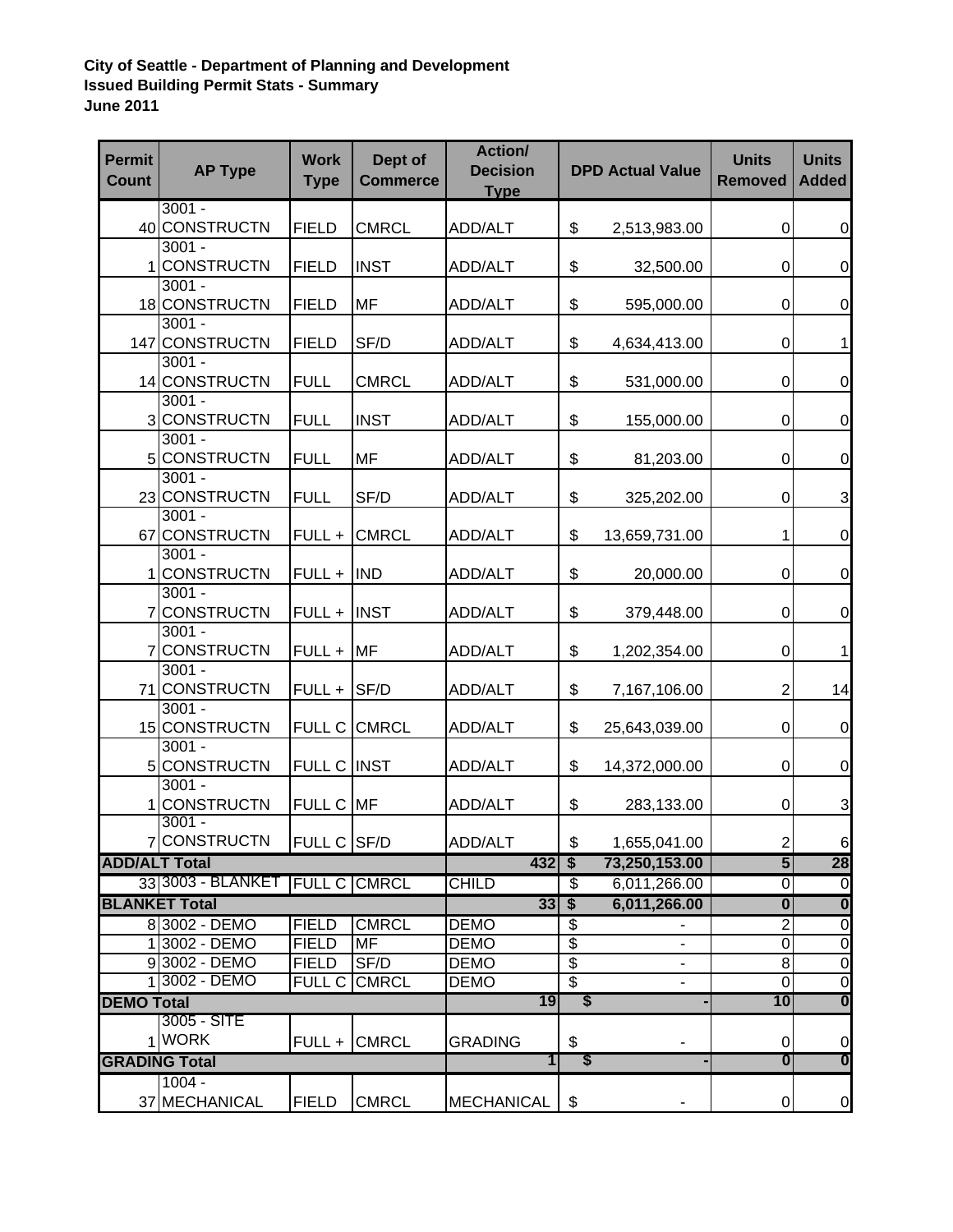## **City of Seattle - Department of Planning and Development Issued Building Permit Stats - Summary June 2011**

| <b>Permit</b><br><b>Count</b>                                    | <b>AP Type</b>                      | <b>Work</b><br><b>Type</b> | Dept of<br><b>Commerce</b> | Action/<br><b>Decision</b><br><b>Type</b> |            | <b>DPD Actual Value</b>       | <b>Units</b><br><b>Removed</b> | <b>Units</b><br><b>Added</b> |
|------------------------------------------------------------------|-------------------------------------|----------------------------|----------------------------|-------------------------------------------|------------|-------------------------------|--------------------------------|------------------------------|
|                                                                  | $1004 -$                            |                            |                            |                                           |            |                               |                                |                              |
|                                                                  | 1 MECHANICAL                        | <b>FIELD</b>               | MF                         | <b>MECHANICAL</b>                         | \$         |                               | $\boldsymbol{0}$               | $\boldsymbol{0}$             |
|                                                                  | $1004 -$<br>1 MECHANICAL            | <b>FIELD</b>               | SF/D                       | <b>MECHANICAL</b>                         | \$         |                               | 0                              | $\pmb{0}$                    |
|                                                                  | $1004 -$                            |                            |                            |                                           |            |                               |                                |                              |
|                                                                  | 31 MECHANICAL                       | <b>FULL</b>                | <b>CMRCL</b>               | <b>MECHANICAL</b>                         | \$         | 907,164.00                    | 0                              | $\mathbf 0$                  |
|                                                                  | $1004 -$                            |                            |                            |                                           |            |                               |                                |                              |
|                                                                  | 1 MECHANICAL                        | <b>FULL</b>                | <b>IND</b>                 | <b>MECHANICAL</b>                         | \$         | 20,000.00                     | $\pmb{0}$                      | $\mathbf 0$                  |
|                                                                  | $1004 -$                            |                            |                            |                                           |            |                               |                                |                              |
|                                                                  | 24 MECHANICAL<br>$1004 -$           | FULL +                     | <b>CMRCL</b>               | <b>MECHANICAL</b>                         | \$         | 537,365.00                    | $\boldsymbol{0}$               | $\boldsymbol{0}$             |
|                                                                  | 1 MECHANICAL                        | FULL +                     | <b>INST</b>                | <b>MECHANICAL</b>                         | \$         | 350,000.00                    | $\boldsymbol{0}$               | $\boldsymbol{0}$             |
|                                                                  | $1004 -$                            |                            |                            |                                           |            |                               |                                |                              |
|                                                                  | 15 MECHANICAL                       | FULL C                     | <b>CMRCL</b>               | <b>MECHANICAL</b>                         | \$         | 5,052,805.00                  | 0                              | $\mathbf 0$                  |
|                                                                  | $1004 -$                            |                            |                            |                                           |            |                               |                                |                              |
|                                                                  | 2 MECHANICAL                        | FULL C INST                |                            | <b>MECHANICAL</b>                         | \$         | 1,064,703.00                  | $\pmb{0}$                      | 0<br>$\boldsymbol{0}$        |
|                                                                  | <b>MECHANICAL Total</b><br>$3001 -$ |                            |                            | 113                                       | S          | 7,932,037.00                  | $\boldsymbol{0}$               |                              |
| 1                                                                | <b>CONSTRUCTN</b>                   | FULL +                     | <b>CMRCL</b>               | <b>NEW</b>                                | \$         | 185,760.00                    | 0                              | $\mathbf 0$                  |
|                                                                  | $3001 -$                            |                            |                            |                                           |            |                               |                                |                              |
|                                                                  | 2 CONSTRUCTN                        | FULL +                     | <b>MF</b>                  | <b>NEW</b>                                | \$         | 856,120.00                    | 0                              | $\,6$                        |
|                                                                  | $3001 -$                            |                            |                            |                                           |            |                               |                                |                              |
|                                                                  | 10 CONSTRUCTN                       | FULL +                     | SF/D                       | <b>NEW</b>                                | \$         | 2,569,058.00                  | $\boldsymbol{0}$               | $\boldsymbol{9}$             |
|                                                                  | $3001 -$                            |                            |                            |                                           |            |                               |                                |                              |
|                                                                  | 10 CONSTRUCTN<br>$3001 -$           |                            | FULL C CMRCL               | <b>NEW</b>                                | \$         | 11,568,461.00                 | 0                              | 45                           |
|                                                                  | 2 CONSTRUCTN                        | FULL C INST                |                            | <b>NEW</b>                                | \$         | 1,500,000.00                  | 0                              | $\mathbf 0$                  |
|                                                                  | $3001 -$                            |                            |                            |                                           |            |                               |                                |                              |
|                                                                  | 2 CONSTRUCTN                        | FULL C MF                  |                            | <b>NEW</b>                                | \$         | 5,743,759.00                  | 0                              | 5                            |
|                                                                  | $3001 -$                            |                            |                            |                                           |            |                               |                                |                              |
|                                                                  | 22 CONSTRUCTN                       | FULL C SF/D                |                            | <b>NEW</b>                                | \$         | 8,257,427.00                  | 0                              | 23                           |
| <b>NEW Total</b>                                                 |                                     |                            |                            | 49                                        | S          | 30,680,585.00                 | $\boldsymbol{0}$               | 88                           |
|                                                                  | $3001 -$<br>1 CONSTRUCTN            | <b>FULL</b>                | <b>CMRCL</b>               | <b>NONE</b>                               | \$         | $\overline{\phantom{a}}$      | $\pmb{0}$                      | $\overline{0}$               |
|                                                                  | $3001 -$                            |                            |                            |                                           |            |                               |                                |                              |
|                                                                  | <b>CONSTRUCTN</b>                   | FULL +                     | <b>CMRCL</b>               | <b>NONE</b>                               | \$         |                               | 0                              | $\pmb{0}$                    |
| <b>NONE Total</b>                                                |                                     |                            | $\overline{\mathbf{2}}$    | \$                                        |            | $\boldsymbol{0}$              | $\overline{\mathbf{0}}$        |                              |
|                                                                  | $1004 -$                            |                            |                            |                                           |            |                               |                                |                              |
|                                                                  | 45 MECHANICAL                       | <b>FULL</b>                | <b>CMRCL</b>               | <b>SPRINKLER</b>                          | \$         | 175,000.00                    | 0                              | $\pmb{0}$                    |
|                                                                  | $1004 -$                            |                            |                            |                                           |            |                               |                                |                              |
| 5 MECHANICAL<br><b>CMRCL</b><br>FULL +<br><b>SPRINKLER Total</b> |                                     |                            | <b>SPRINKLER</b><br>50     | \$<br>$\boldsymbol{\mathsf{s}}$           | 175,000.00 | $\pmb{0}$<br>$\boldsymbol{0}$ | $\frac{0}{0}$                  |                              |
| $3001 -$                                                         |                                     |                            |                            |                                           |            |                               |                                |                              |
| 1                                                                | <b>CONSTRUCTN</b>                   | <b>FULL</b>                | <b>CMRCL</b>               | <b>TEMP</b>                               | \$         |                               | $\pmb{0}$                      | $\pmb{0}$                    |
|                                                                  | $3001 -$                            |                            |                            |                                           |            |                               |                                |                              |
|                                                                  | 3 CONSTRUCTN                        | FULL +                     | <b>CMRCL</b>               | <b>TEMP</b>                               | \$         | 2,000.00                      | $\pmb{0}$                      | $\overline{0}$               |